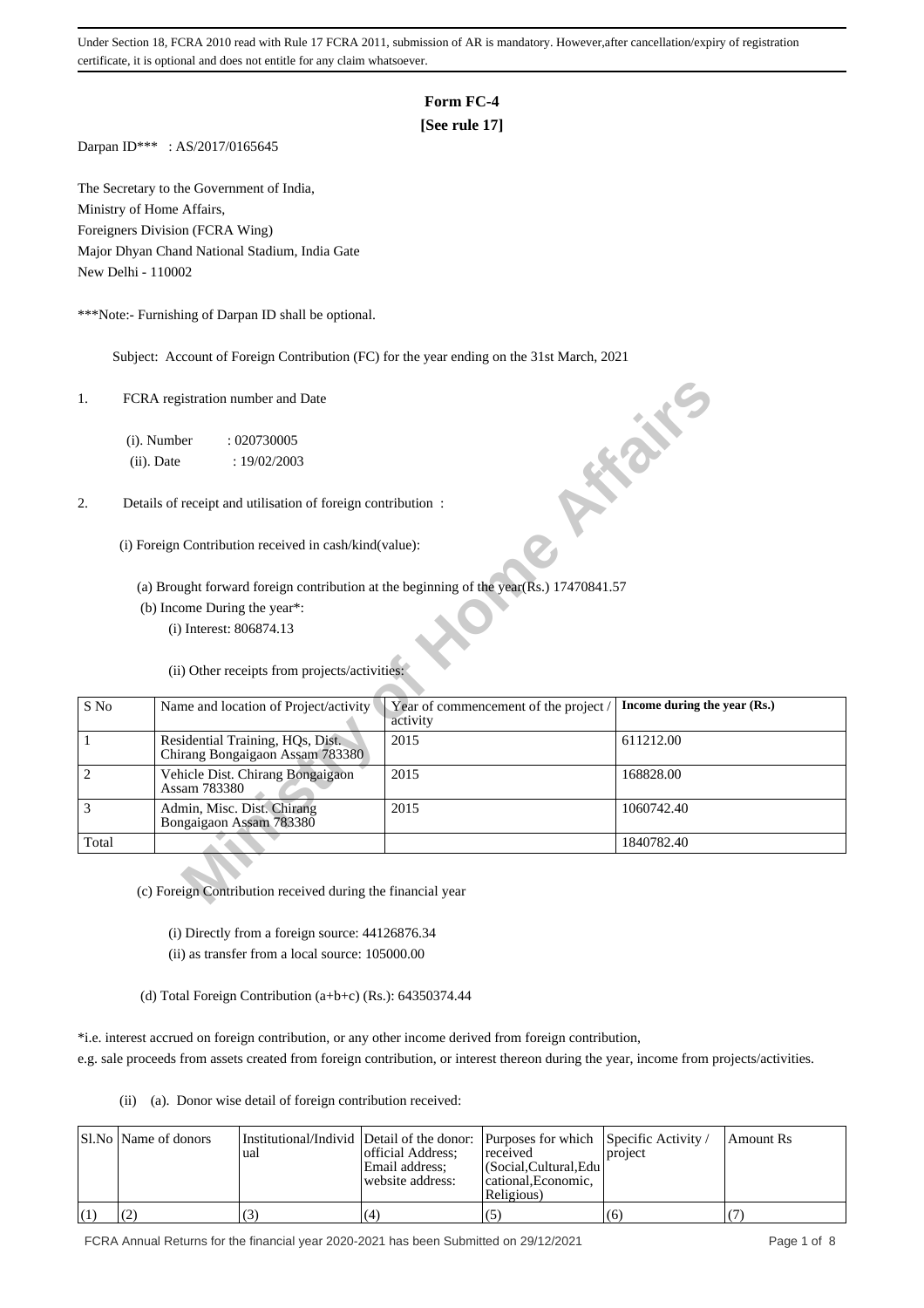|                | Sl.No Name of donors                     | Institutional/Individ<br>ual | Detail of the donor:<br>official Address;<br>Email address;<br>website address:                                                                                                              | Purposes for which<br>received<br>(Social, Cultural, Edu<br>cational, Economic, | Specific Activity /<br>project | <b>Amount Rs</b> |
|----------------|------------------------------------------|------------------------------|----------------------------------------------------------------------------------------------------------------------------------------------------------------------------------------------|---------------------------------------------------------------------------------|--------------------------------|------------------|
| $\mathbf{1}$   | Rashidul Haque                           | Individual                   | S/O Sirajul Haque,<br>Resident Of<br>Polangsuguri, P.O<br>Joypur, P.S-<br>Amguri, Dist.<br>Chirang, Assam-<br>783393, India,<br>Email Id:<br>rashidul1997@gma<br>il.com, Website<br>Address: | Religious)<br>Social                                                            | Vehicle Sale                   | 41000.00         |
| $\overline{c}$ | Anesa Khatun                             | Individual                   | C/o Badsha Ali<br>Khan, Resident of<br>No. 2<br>Daukhanagar, P.O<br>Khagrabari, P.S.<br>Dhaligaon, Dist.<br>Chirang, Assam<br>783380, India,<br>Email Id:, Website<br>Address:               | Social                                                                          | Vehicle Sale                   | 56000.00         |
| 3              | Mebla Basumatary                         | Individual                   | S/O Dahindra<br>Basumatary,<br><b>Resident Of</b><br>Ulubari, P.S-<br>Basugaon, Dist.<br>Chirang, BTAD,<br>Assam 783372,<br>India, Email Id:,<br><b>Website Address:</b>                     | Social                                                                          | Vehicle Sale                   | 8000.00          |
| 4              | Nihit Kaul                               | Individual                   | 2273 Valorie St<br>Fremont 94539 CA<br>, United States of<br>America, Email Id:<br>nihitk@hotmail.co<br>m, Website<br>Address :                                                              | Social                                                                          | Corpus Fund                    | 12827.83         |
| 5              | <b>Business Social</b><br>Responsibility | Institutional                | 220 Montgomery<br>ST. 17th Floor, CA<br>94104, San<br>Francisco, United<br>States of America.<br>Email Id:<br>mweiss@bsr.org,<br>Website Address:                                            | Social                                                                          | Training<br>Consultancy        | 759356.00        |
| 6              | Vinod and Harjit<br>Kochhar              | Individual                   | 5 Waddon Close,<br>Croydon, CRO,<br>4JT, United<br>Kingdom, Email<br>Id:<br>harjituk@hotmail.c<br>om, Website<br>Address:                                                                    | Social                                                                          | General Purpose                | 10000.00         |
| $\tau$         | Renuka Misri                             | Individual                   | 82 Link Lane.<br>Wallington SM6<br>9DZ, Surrey,<br>United Kingdom,<br>Email Id:<br>Renukamisri@hot<br>mail.co.uk, Website<br>Address:                                                        | Social                                                                          | General Purpose                | 30000.00         |
| 8              | Gary Tam                                 | Individual                   | 510 Skyview<br>Ranch Drive NE<br>Calgary T3N0H1<br>Alberta, Canada,<br>Email Id:, Website<br>Address:                                                                                        | Social                                                                          | General Purpose                | 5431.00          |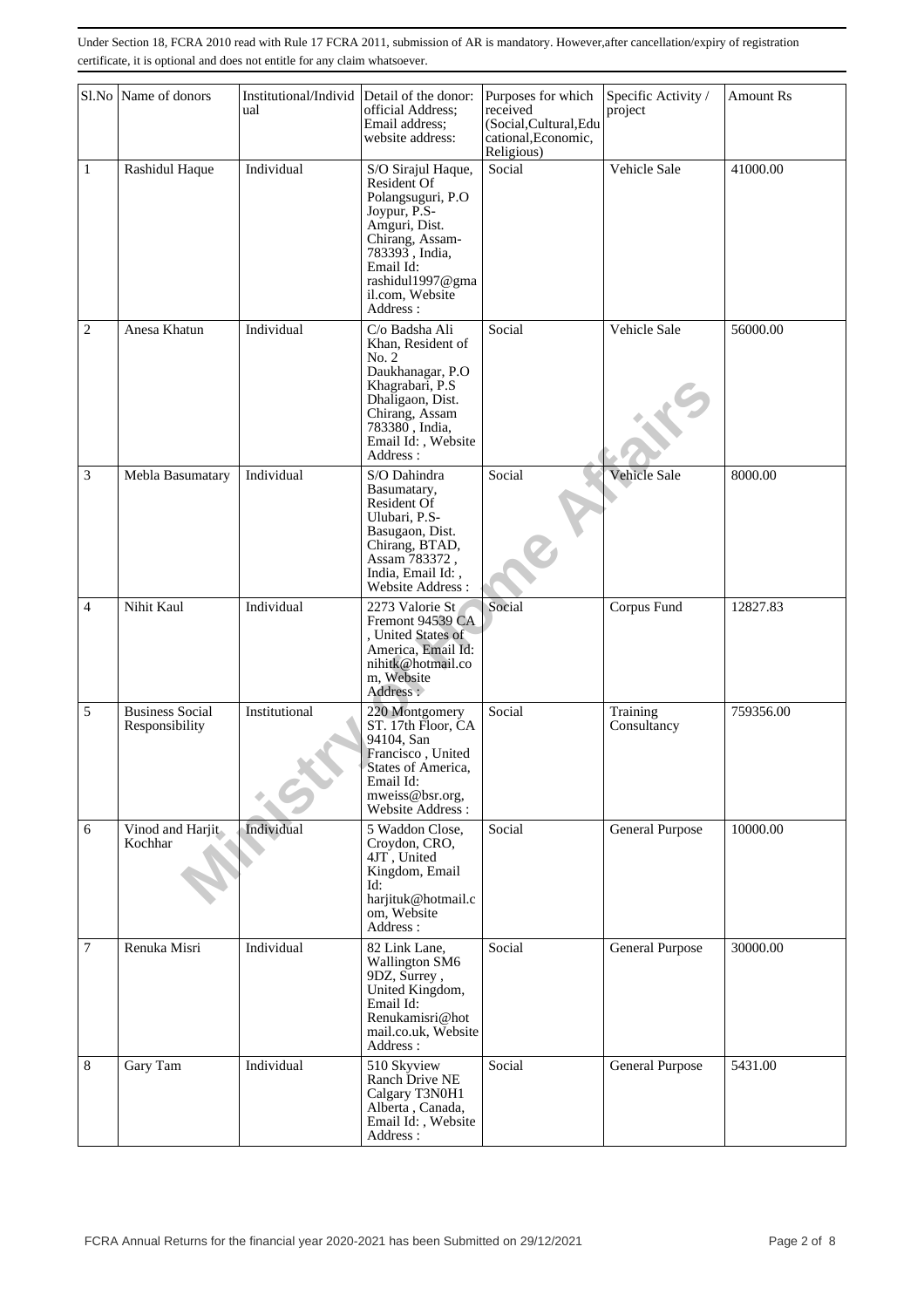|    | Sl.No Name of donors       | Institutional/Individ Detail of the donor:<br>ual | official Address;<br>Email address;<br>website address:                                                                                                                                                            | Purposes for which<br>received<br>(Social, Cultural, Edu<br>cational, Economic,<br>Religious) | Specific Activity /<br>project                                               | <b>Amount Rs</b> |
|----|----------------------------|---------------------------------------------------|--------------------------------------------------------------------------------------------------------------------------------------------------------------------------------------------------------------------|-----------------------------------------------------------------------------------------------|------------------------------------------------------------------------------|------------------|
| 9  | Jugnu Jain                 | Individual                                        | 402, Shreya<br>Mansion, Katriya<br>Hotel<br>Lane, Rajbhavan<br>Road, Somajiguda,<br>Hyderabad-500082<br>United States of<br>America, Email Id:<br>jugnuboston@gmai<br>l.com, Website<br>Address:                   | Social                                                                                        | General Purpose                                                              | 500000.00        |
| 10 | Sandeep Kapur              | Individual                                        | 4008 Aladdin Dr.<br>Plano Tx 750936,<br>United States of<br>America, Email Id:<br>sandeepkapur1@ou<br>tlook.com, Website<br>Address:                                                                               | Social                                                                                        | Covid 19                                                                     | 50000.00         |
| 11 | Asha Raheja                | Individual                                        | 4483 Kingston<br>Court Mississauga<br>Ontario Canada<br>L5R 1L7, Canada,<br>Email Id:, Website<br>Address:                                                                                                         | Social                                                                                        | Covid 19                                                                     | 51970.00         |
| 12 | Vivek Verma                | Individual                                        | 804-3065 Queen<br>Frederica Dr.<br>Mississauga,<br>Ontario, L4Y 3A3,<br>Canada, Email Id:,<br>Website Address:                                                                                                     | Social                                                                                        | shiksha Project                                                              | 4800.62          |
| 13 | Ethical Tea<br>Partnership | Institutional                                     | The Green House,<br>244-254<br>Cambridge Health<br>Road, London E2<br>9DA, United<br>Kingdom, Email<br>Id:<br>info@ethicalteapart<br>nership.org,<br>Website Address :<br>http://www.ethicalt<br>eapartnership.org | Social                                                                                        | Training<br>Consultancy                                                      | 61000.00         |
| 14 | Chetan Shah                | Individual                                        | 9 Nathan Road,<br>Regency Park,<br>2104, Singapore-<br>248730,<br>Singapore, Email<br>Id:<br>chetankumar.shah<br>@db.com, Website<br>Address:                                                                      | Social                                                                                        | For Be The Change<br>and Girls Icon<br>Programme third<br>party contribution | 1000000.00       |
| 15 | Mahavir Trust              | Institutional                                     | Niranjan 10 Walled<br>Garden Court<br>Hampton Road,<br>Stanmore,<br>Middlesex HA7<br>3GE, United<br>Kingdom, Email<br>Id:<br>Jaysukhmehta@gm<br>ail.com, Website<br>Address:                                       | Social                                                                                        | Flood Relief                                                                 | 193350.00        |
| 16 | Nilesh H Gandhi            | Individual                                        | 1717<br><b>CONSTATNA</b><br>DRIVE, AUSTIN,<br>TEXAS 78753,<br>United States of<br>America, Email Id:<br>g61912@gmail.co<br>m, Website<br>Address:                                                                  | Social                                                                                        | Flood Relief                                                                 | 201000.00        |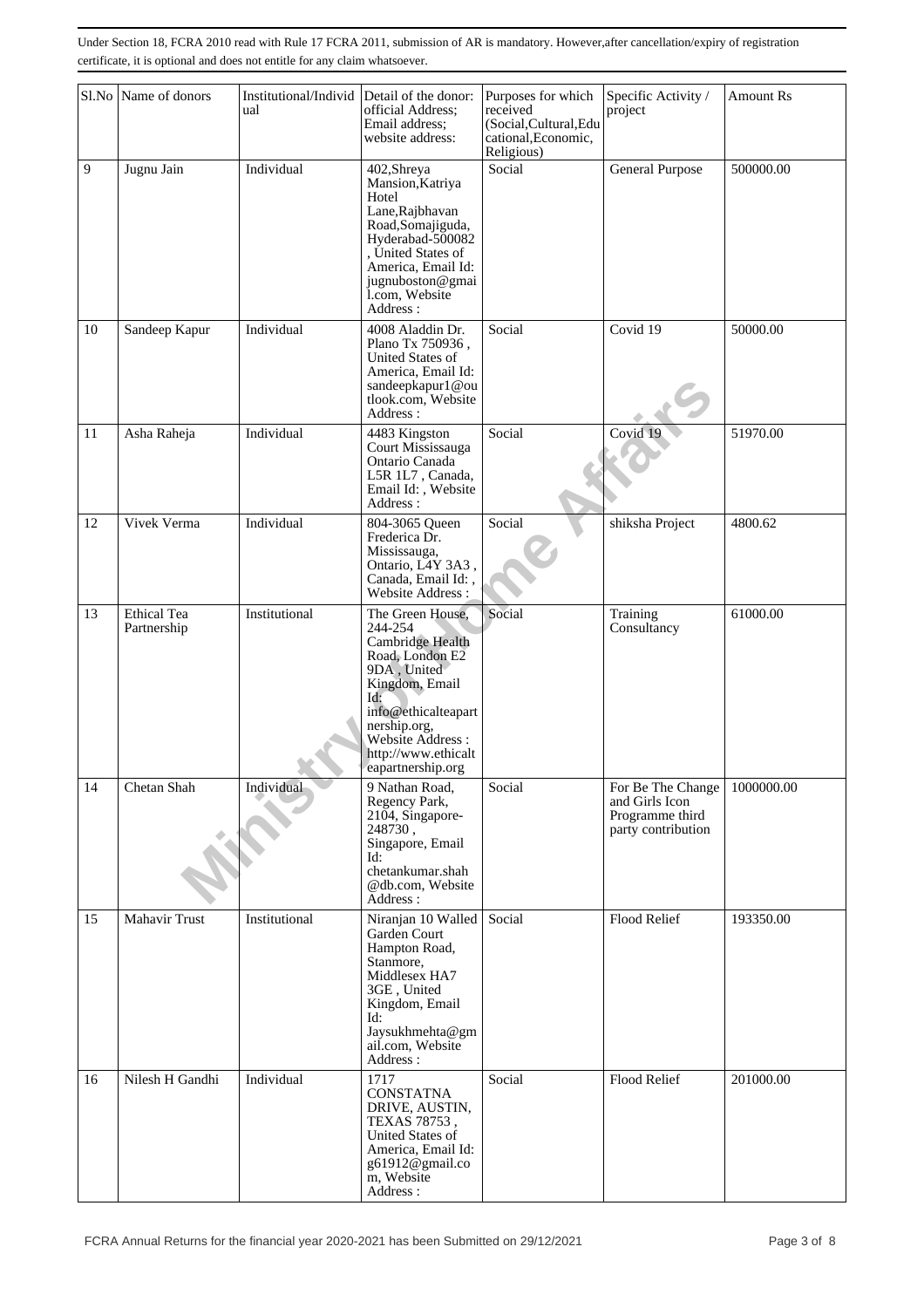| Sl.No | Name of donors                                                                | Institutional/Individ<br>ual | Detail of the donor:<br>official Address;<br>Email address:<br>website address:                                                                                                                                                             | Purposes for which<br>received<br>(Social, Cultural, Edu<br>cational, Economic,<br>Religious) | Specific Activity /<br>project                                                                                 | Amount Rs   |
|-------|-------------------------------------------------------------------------------|------------------------------|---------------------------------------------------------------------------------------------------------------------------------------------------------------------------------------------------------------------------------------------|-----------------------------------------------------------------------------------------------|----------------------------------------------------------------------------------------------------------------|-------------|
| 17    | Terre des hommes                                                              | Institutional                | Ruppenkampstrasse<br>11 A, D-49084<br>Osnabrueck,<br>Germany, Email<br>Id: info@tdh.de,<br>Website Address:<br>http://www.tdh.de                                                                                                            | Social                                                                                        | Conflict<br>Management and<br>Peace education for<br>Children and<br>adolescent in north<br>east india project | 12698138.89 |
| 18    | Aktion<br>familienfasttag der<br>katholischen<br>Frauenbewegung<br>Osterreich | Institutional                | Schen<br>Frauenbwegung<br>/Spiegelgasse $3/2/7$<br>$3/AT/1010$ Wien,<br>Austria, Email Id:<br>office@kfb.at.<br>Website Address:                                                                                                            | Social                                                                                        | Girls Icon<br>Programe                                                                                         | 1117958.00  |
| 19    | Weitsicht                                                                     | Institutional                | Katzenstreet<br>2,21335 Lueneburg<br>, Germany , Email<br>Id:<br>info@aie_ev.org,<br>Website Address:                                                                                                                                       | Social                                                                                        | <b>IDeA</b>                                                                                                    | 599862.00   |
| 20    | Child Aid Network                                                             | Institutional                | <b>Stiftung Childaid</b><br><b>Network</b><br>Hohenblick 361462<br>Konigstein Phone<br>0049 61742597939<br>Telefax 00 49<br>61742597940,<br>Germany, Email<br>Id:<br>info@childaid.net.<br>Website Address:<br>https://www.childai<br>d.net | Social                                                                                        | Learning<br>Ecosystems<br>Augmentation<br>Project, Covid 19,<br>Enrich project                                 | 17300773.00 |
| 21    | <b>ARPAN</b><br><b>FOUNDATION</b>                                             | Institutional                | 556 N. Diamond<br>Bar Blvd, Ste. 201<br>B, Diamond Bar,<br>CA 91765, United<br>States of America,<br>Email Id:<br>info@arpanfoundat<br>ion.org, Website<br>Address:<br>http://www.arpanfo<br>undation.org                                   | Social                                                                                        | Forest Fringe<br>schools, Covid 19<br>and General<br>Purpose                                                   | 5904716.00  |
| 22    | DKA Austria<br>Dreikonigsaktion<br>Hilfswerk der<br>Katholischen<br>Jungschar | Institutional                | Wilhelminenstrasse<br>91/IIf A 1160<br>ViennaAustria<br>Europe, Austria,<br>Email Id:<br>office@dka.at.<br>Website Address:<br>https://www.dka.at                                                                                           | Social                                                                                        | Colouring The<br>Rainbow, Children<br>Project                                                                  | 3625693.00  |

(b) Cumulative purpose-wise amount of all foreign contribution donation received :

| Sl.No | Purpose          | Amount                    |
|-------|------------------|---------------------------|
|       | $\sim$<br>Social | יי<br>$\mathbf{U}$<br>vv. |

## 3. Details of Utilization of foreign contribution:

### (a) Details of activities/projects for which foreign contribution has been received and utilised (in rupees)

| Sl. No. | Name of<br>project/acti ocation<br><b>V1tV</b> |    | Address/L Previous Balance |         | Receipt during the year Utilised |         |         |         | Balance |         |
|---------|------------------------------------------------|----|----------------------------|---------|----------------------------------|---------|---------|---------|---------|---------|
|         |                                                |    | In cash                    | In Kind | Hn cash                          | In Kind | In cash | In Kind | In cash | In Kind |
| (1)     | ╰                                              | (3 | (4)                        | (5۰     | (6)                              |         | (8)     | (9)     | (10)    | (11)    |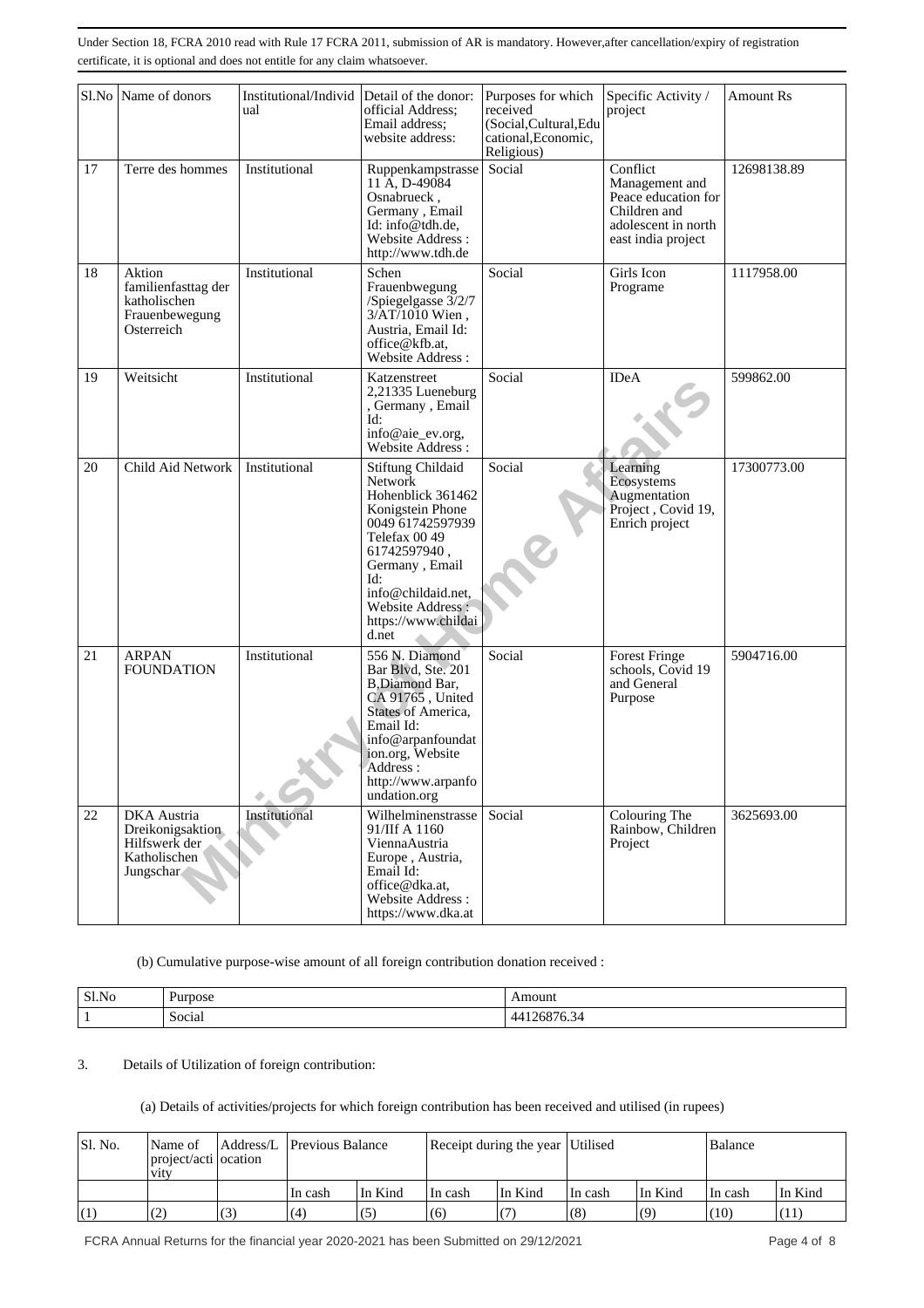| $\mathbf{1}$   | Colouring<br>The<br>Rainbow<br>Project                                                                                         | Chirang<br>Bongaigao<br>$\mathbf n$<br>Assam783<br>380                    | 473129.00             | 0.00 | 3625693.0<br>$\overline{0}$                                                                          | 0.00 | 2961141.0<br>$\Omega$     | 0.00 | 1137681.0<br>$\overline{0}$ | 0.00 |
|----------------|--------------------------------------------------------------------------------------------------------------------------------|---------------------------------------------------------------------------|-----------------------|------|------------------------------------------------------------------------------------------------------|------|---------------------------|------|-----------------------------|------|
| $\overline{2}$ | Shiksha<br>Project                                                                                                             | Udalguri<br>and<br>Chirang<br>Bongaigao<br>$\mathbf n$<br>Assam783<br>380 | 1602633.0<br>$\Omega$ | 0.00 | 2456981.0<br>$\overline{0}$                                                                          | 0.00 | 2420218.9<br>$\mathbf{0}$ | 0.00 | 1639395.1<br>0              | 0.00 |
| 3              | Learning<br>Ecosystem<br>and<br>Augmenta<br>tion<br>COVID<br>Project                                                           | chirang<br>Bongaigao<br>$\mathbf n$<br>Assam783<br>380                    | 574574.58             | 0.00 | 1078339.6<br>7                                                                                       | 0.00 | 1387890.2<br>5            | 0.00 | 265024.00                   | 0.00 |
| 4              | Learning<br>Ecosystem<br>and<br>Augmenta<br>tion<br>Project                                                                    | Chirang<br>Bongaigao<br>n<br>Assam783<br>380                              | 0.00                  | 0.00 | 13771993.<br>24                                                                                      | 0.00 | 8578559.5<br>$\mathbf{0}$ | 0.00 | 5193433.7<br>4              | 0.00 |
| 5              | Enrich<br>Project                                                                                                              | Chirang<br>Bongaigao<br>$\mathbf n$<br>Assam783<br>380                    | 0.00                  | 0.00 | 3079961.7<br>5                                                                                       | 0.00 | 2475791.0<br>7            | 0.00 | 604170.68                   | 0.00 |
| 6              | Girls Icon<br>Programm<br>e                                                                                                    | Chirang<br>Bongaigao<br>$\mathsf{n}$<br>Assam783<br>380                   | 904874.00             | 0.00 | 1117958.0<br>$\overline{0}$                                                                          | 0.00 | 2022832.0<br>$\theta$     | 0.00 | 0.00                        | 0.00 |
| $\overline{7}$ | Be The<br>Change<br>Project                                                                                                    | Chirang<br>Bongaigao<br>n<br>Assam783<br>380                              | 0.00                  | 0.00 | 1760348.0<br>0                                                                                       | 0.00 | 57281.00                  | 0.00 | 1703067.0<br>0              | 0.00 |
| 8              | <b>IDeA</b><br>Monitorin<br>g Project                                                                                          | Chirang<br>Bongaigao<br>n<br>Assam788<br>380                              | 0.00                  | 0.00 | 416611.00                                                                                            | 0.00 | 230505.00                 | 0.00 | 186106.00                   | 0.00 |
| $\overline{9}$ | Flood<br>Relief                                                                                                                | Chirang<br>Bongaigao<br>n<br>Assam783<br>380                              | 0.00                  | 0.00 | 301000.00 0.00                                                                                       |      | 0.00                      | 0.00 | 301000.00 0.00              |      |
| 10             | Chetan<br>Shah<br>Third<br>Party<br>Contributi<br>on                                                                           | Chirang<br>Bongaigao<br>$\overline{n}$<br>Assam783<br>380                 | 0.00                  | 0.00 | 1000000.0<br>$\overline{0}$                                                                          | 0.00 | 558617.00                 | 0.00 | 441383.00                   | 0.00 |
| 11             | Conflict<br>Managem<br>ent and<br>Peace<br>Education<br>For<br>Children<br>Adolescen<br>ts in<br>Northeast<br>India<br>Project | Chirang<br>Bongaigao<br>n<br>Assam783<br>380                              | 767724.00             | 0.00 | 12860764.<br>85                                                                                      | 0.00 | 9787941.5<br>6            | 0.00 | 3840547.2<br>9              | 0.00 |
| Total          |                                                                                                                                |                                                                           | 4322934.5<br>8        | 0.00 | 41469650.<br>51                                                                                      | 0.00 | 30480777.<br>28           | 0.00 | 15311807.<br>81             | 0.00 |
|                | (b) Details of utilisation of foreign contribution:                                                                            |                                                                           |                       |      | (i) Total Utilisation** for projects as per aims and objectives of the association (Rs.):28618423.50 |      |                           |      |                             |      |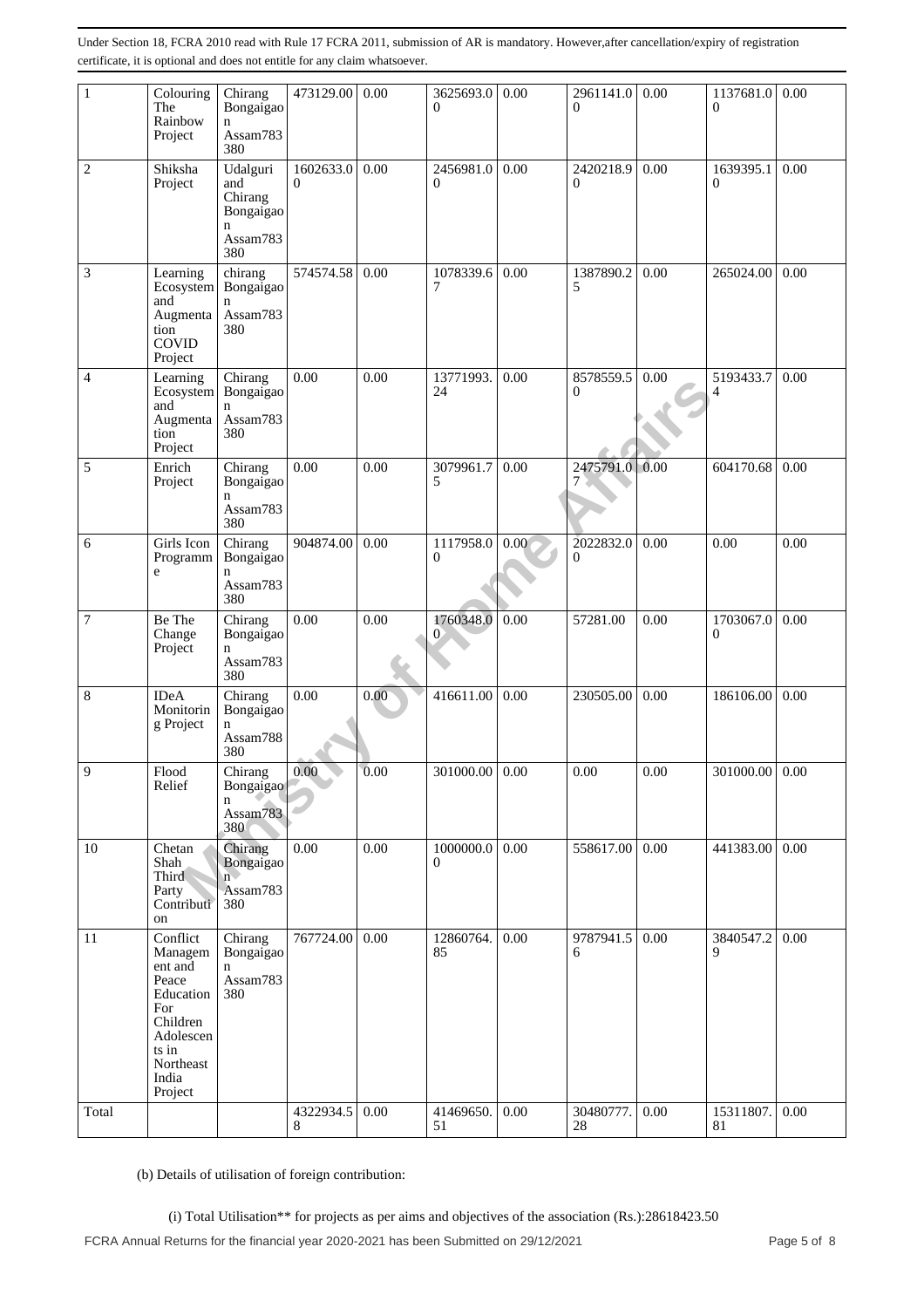## (ii) Total administrative expenses as provided in rule 5 of the Foreign Contribution (Regulation) Rules, 2011 (Rs.) :3944200.25

\*\* It is affirmed that the utilisation of foreign contribution is not in contravention of the provisions contained in the Foreign Contribution(Regulation) Act, 2010 (42 of 2010) and more particularly in section 9 and section 12 of the Act which, inter-alia, states that the acceptance of foreign contribution is not likely to affect prejudicially

- (A) the soverignty and integrity of india; or.
- (B) the security, strategic, scientific or echnomic interest of the state; or
- (C) the public interest; or
- (D) freedom or fairness of election to any legistature; or
- (E) friendly relations with any foreign state; or

(F) harmony between religious, racial, social, lingusitic or relgional groups, castes or communities.

| Sl. No. | Activity in the name of Association | Details                 | Purpose                                              | Total (in Rs.) |
|---------|-------------------------------------|-------------------------|------------------------------------------------------|----------------|
| (i)     | Creation of movable assests         | 7 Laptops and 1 Printer | Learning<br>Ecosystem and<br>Augmentation<br>Project | 279187.00      |
|         | Total                               |                         |                                                      | 279187.00      |

### (d) FC transferred to other associations

|                | (c) Total purchase of fresh assets (Rs.)                     |                         |                                                      |                |
|----------------|--------------------------------------------------------------|-------------------------|------------------------------------------------------|----------------|
| Sl. No.        | Activity in the name of Association                          | Details                 | Purpose                                              | Total (in Rs.) |
| (i)            | Creation of movable assests                                  | 7 Laptops and 1 Printer | Learning<br>Ecosystem and<br>Augmentation<br>Project | 279187.00      |
|                | Total                                                        |                         |                                                      | 279187.00      |
|                | (d) FC transferred to other associations                     |                         |                                                      |                |
| Sl. No.        | Name of the association                                      | Date                    | Purpose                                              | Amount         |
| (1)            | (2)                                                          | (3)                     | (4)                                                  | (5)            |
| $\mathbf{1}$   | SSTEP, FCRA Registration no.<br>020780106                    | 30/07/2020              | Social                                               | 1880668.79     |
| $\overline{c}$ | NERSWN, FCRA Registration no.<br>020660002                   | 30/07/2020              | Social                                               | 1810635.24     |
| 3              | SATRA, FCRA Registration no.<br>020740039                    | 18/08/2020              | Social                                               | 1424295.53     |
| 4              | MELJOL, FCRA Registration no.<br>083780815                   | 25/08/2020              | Social                                               | 281667.00      |
|                | Total                                                        |                         |                                                      | 5397266.56     |
|                | (e) Total utilisation In the year $(Rs.)(b+c+d)$ 38239077.31 |                         |                                                      |                |

### 4. Details Of unutilised foreign contribution:

(i) Total FC invested in term Deposits (Rs.):

| <sup>1</sup> Sl. No. | Details                          | Total( in Rs.) |
|----------------------|----------------------------------|----------------|
| (i)                  | Opening Balance of FD            | 0.00           |
| (ii)                 | FD made during the year          | 0.00           |
| (iii)                | Less: realisation of previous FD | 0.00           |
|                      | Closing balance of FD            | 0.00           |

(ii) Balance of unutilised foreign contribution, in cash/bank, at the end of the year(Rs):

(a) Cash in hand: 60593.00

- (b) in FC designated bank account: 26724244.14
- (c) in utilisation bank account(s):  $4723726.55$

5. Details of foreigners as Key functionary/working/associated: 0 FCRA Annual Returns for the financial year 2020-2021 has been Submitted on 29/12/2021 Page 6 of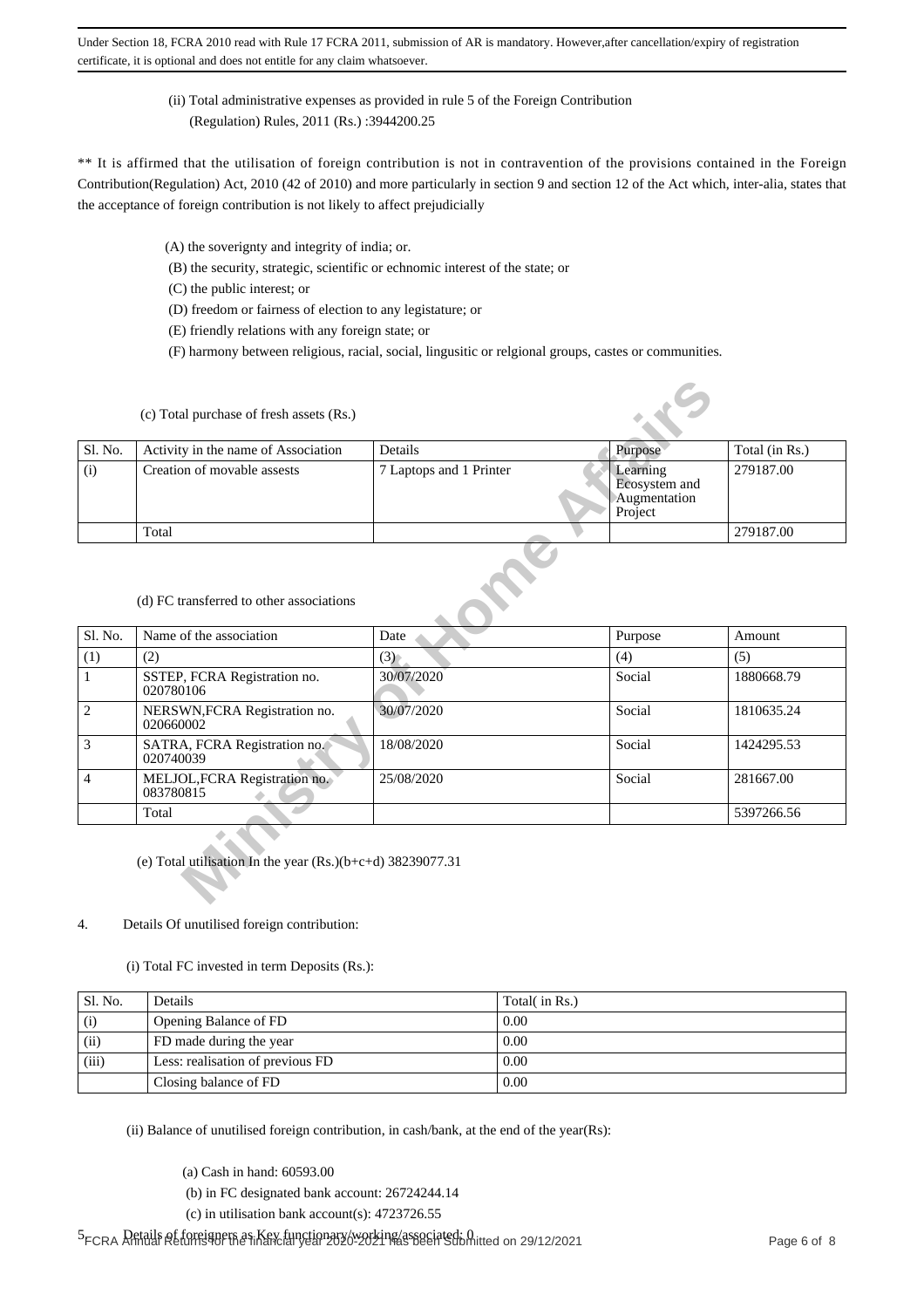### 6. Details of Land and Building remained unutilised for more than two year:

| Sl. No. | Location of Land and<br>Building | Year of acquisition | Purpose of acquisition | $\cdots$<br>Reason of unutilisation |
|---------|----------------------------------|---------------------|------------------------|-------------------------------------|
|         | . <u>. .</u>                     | ぃ                   | . 4                    | w                                   |

(7) (a) Details of designated FC bank account for receipt of Foreign Contribution (As on 31st March of the year ending):

| Name of the<br>Bank           | <b>Branch Address</b><br>With pincode)                         | Phone No.    | E-mail                           | <b>IFSC</b> Code | Account No             | Date of Opening<br>Account |
|-------------------------------|----------------------------------------------------------------|--------------|----------------------------------|------------------|------------------------|----------------------------|
|                               |                                                                | (3).         | (4)                              | (5)              | (6)                    |                            |
| <b>STATE BANK</b><br>OF INDIA | 11Sansad Marg,<br>New Delhi 110<br>001, Delhi,<br>Delhi, Delhi | 011-23374002 | $\text{sbi.00691@sbi.c}$<br>0.1n | SBIN0000691      | XXXXXXX0795 21/06/2021 |                            |

|                                                 |                                                                                                                                                  |              | (b) Details of all utilization bank accounts for utilization of Foregin Contribution (As on 31st March of the year ending) |                  |                             |                            |
|-------------------------------------------------|--------------------------------------------------------------------------------------------------------------------------------------------------|--------------|----------------------------------------------------------------------------------------------------------------------------|------------------|-----------------------------|----------------------------|
| Name of the<br>Bank                             | <b>Branch Address</b><br>With pincode)                                                                                                           | Phone No.    | E-mail                                                                                                                     | <b>IFSC</b> Code | <b>Account No</b>           | Date of Opening<br>Account |
| (1)                                             | (2)                                                                                                                                              | (3).         | (4)                                                                                                                        | (5)              | (6)                         | (7)                        |
| YES BANK LTD                                    | BONGAIGAON.<br>BONGAIGAON.<br><b>ASSAM</b><br><b>BONGAIGAON</b><br>ASSAM.<br>Bongaigaon,<br>Assam,<br>Bongaigaon                                 | 8811901549   | dlteambsdfancyb<br>azar@yesbank.in                                                                                         | YESB0000677      | XXXXXXXXX<br>XX0023         | 23/09/2019                 |
| <b>PUNJAB</b><br><b>NATIONAL</b><br><b>BANK</b> | <b>BONGAIGAON</b><br><b>BONGA</b><br>ASSAM 783380.<br>Bongaigaon,<br>Assam,<br>Bongaigaon                                                        | 03664-230340 | bo1201@pnb.co.i<br>ń                                                                                                       | PUNB0120100      | <b>XXXXXXXXX</b><br>XXX3620 | 06/08/2002                 |
| <b>PUNJAB</b><br><b>NATIONAL</b><br><b>BANK</b> | <b>BONGAIGAON</b><br><b>BONGA</b><br>ASSAM 783380.<br>Bongaigaon,<br>Assam.<br>Bongaigaon                                                        | 03664-230340 | $\text{bo1201@pnb.co.i}$ PUNB0120100<br>n                                                                                  |                  | <b>XXXXXXXXX</b><br>XXX3620 | 06/08/2002                 |
| <b>AXIS BANK</b>                                | <b>CORPORATE</b><br><b>TOWER</b><br><b>CHAPAGURI</b><br><b>ROAD</b><br><b>BONGAIGAON</b><br>ASSAM 783380.<br>Bongaigaon,<br>Assam.<br>Bongaigaon | 8876505951   | bongaigaon.branc<br>hhead@axisbank.<br>com                                                                                 | UTIB0000595      | <b>XXXXXXXXX</b><br>XX9331  | 13/12/2021                 |

### **Declaration**

I hereby declare that the above particulars furnished by me are true and correct

I also affirm that the receipt of foreign contribution and its utilization have not been violative of any of the provisions of the Foreign Contribution (Regulation) Act, 2010, rules, notifications/ orders issued there under from time to time and the foreign contribution was utilized for the purpose(s) for which the association was granted registration/ prior permission by the Central Government.

PRANAMI D GARG [Name of the Chief Functionary (Chief Functionary)